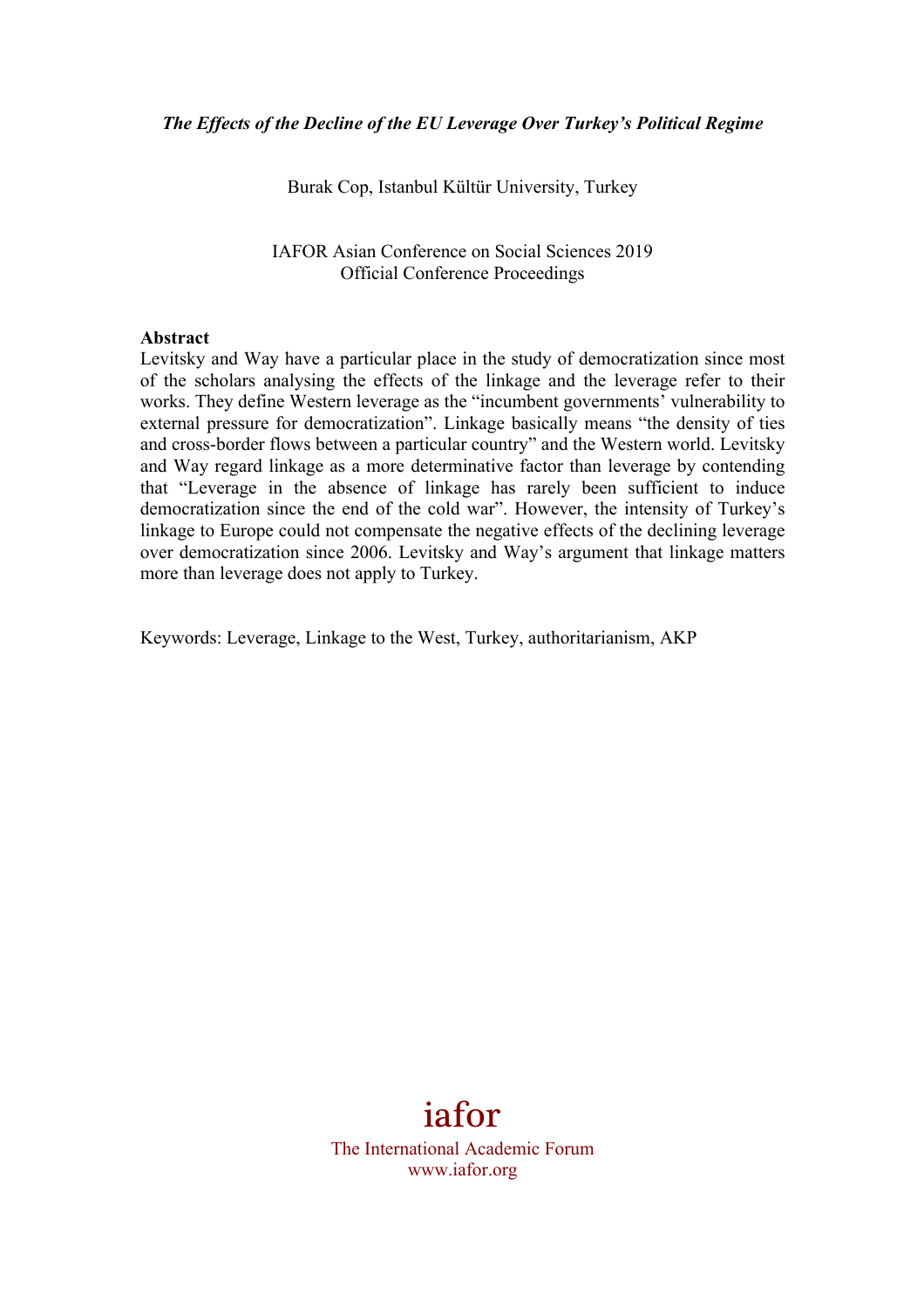#### **Introduction**

The effects of Western linkage and leverage over transitory political regimes have been widely discussed in the democratization literature since the early 1990s. Although the academic researches began in the 1980s with the democratization processes some Southern European and Latin American started to experience, the post-communist transition processes which occurred after the collapse of the pro-Soviet socialist bloc intensified the debate. Levitsky and Way (2006 and 2010) have a particular place in the study of democratization (and failed attempts of democratization) since most of the scholars analysing the effects of the linkage and the leverage refer to their works.

Levitsky and Way define Western leverage as the "incumbent governments' vulnerability to external pressure for democratization". Performing as a carrot and stick mechanism, Western pressure may both include rewards such as the EU accession for a candidate country and means of punishment such as "aid withdrawal, trade sanctions (…), diplomatic persuasion, and military force" (Levitsky and Way, 2006: 382). Rewards could be termed as positive or political conditionality and within the EU accession context, which is the relevant context for this paper, means "the adoption of democratic rules and practices as conditions that the target countries have to fulfil in order to receive rewards such as financial assistance  $(...)$  or —ultimately membership" (Schimmelfennig & Scholtz, 2010: 445).

The three factors Levitsky and Way cite as the dynamics that shape the intensity of the Western leverage are as follows: "the size and strengths of the country's economy, strategic or economic interests of the West (…) and the presence of (…) counterhegemonic powers that shield (…) their allies from Western influence" (Levitsky and Way, 2010: 40-43). They regard linkage as a more determinative factor than leverage by contending that "Leverage in the absence of linkage has rarely been sufficient to induce democratization since the end of the cold war" (Levitsky and Way, 2006: 379). In a latter work they maintained the same argument, this time by adding the "organizational power of the incumbent regimes" as a third factor alongside linkage and leverage into the equation (The organizational power here designates the rulers' capacity to repel the pro-democracy challenge coming from the opposition). They therefore arrive at the conclusion that when the linkage is high, one should expect a higher probability for democratization irrespective of the extents of leverage and organizational power, whereas the leverage becomes a determinative factor only when the linkage is not strong, along with a weak organizational power (Levitsky and Way, 2010: 37-73).

Linkage basically means "the density of ties and cross-border flows between a particular country" and the Western world, with these five dimensions: Economic linkage, geopolitical linkage, social linkage, communication linkage, and transnational civil society linkage (Levitsky and Way, 2006: 383-384). Levitsky and Way highlight the role played by linkage extensively (Ibid.: 379-380 and 384):

Linkage has raised the cost of autocratic abuses by increasing their international salience and the likelihood of external response (…) In high linkage regions, such as Central Europe and the Americas, nearly all competitive authoritarian regimes democratized. (…) Linkage generates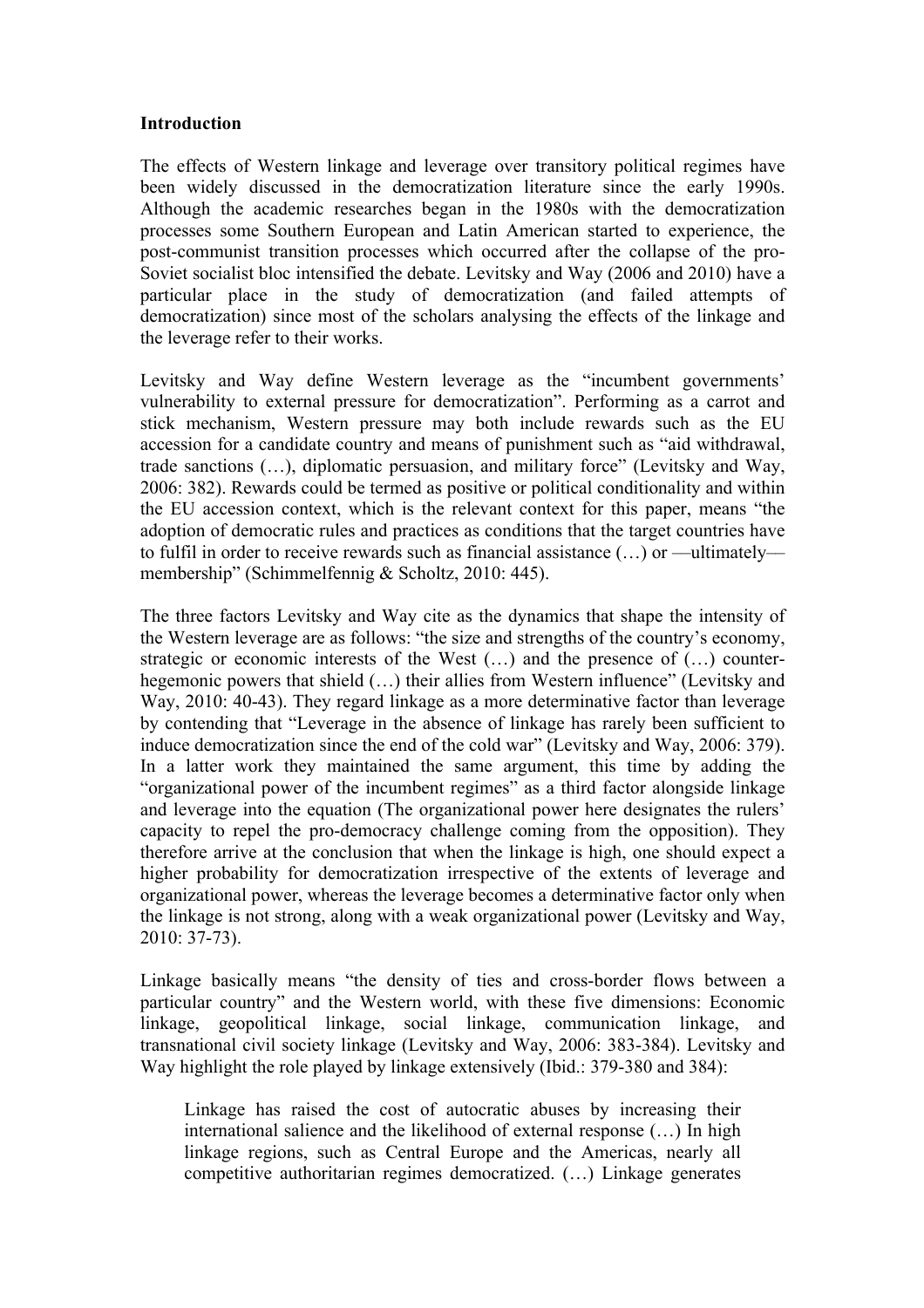several sources of antiauthoritarian pressure. First, it heightens the international salience of autocratic abuse. (…) Second, linkage increases the likelihood that western governments will take action in response to abuses. (…)

In an era where many established and relatively new democratic regimes are dominated by a transnational socio-political tide called populism, right(-wing) populism or authoritarian populism by several authors, the importance Levitsky and Way attach to linkage has proved to be highly optimistic, though. What Diamond calls the period of "democratic recession" is preceded by the glorious democratization wave which rose in the 1990s (Diamond, 2008) and it coincided with the 2008-9 global economic recession which instigated a crisis of representation in many European countries, shaking the societal foundations of the traditional parties located near the centre of the political spectrum. It is just one of the striking examples that in Central Europe, which is portrayed by Levitsky and Way as a region where the democratic transition has completed (Levitsky and Way, 2006: 380 and 384), Hungary under Fidesz rule and Poland under Law and Justice Party rule stand among the right-wing populist governments of the Western world.

It should be noted that Levitsky and Way's optimism identifying a firm connection between linkage and democratization is not a personal error of analysis. The positive role assigned to linkage is a structural characteristic of the modernization theory, which regards democracy as "a function of the level of social and economic development of a country" (Lavenex and Schimmelfennig, 2011: 891). This theory identifies a strong connection between democracy and the indices of economic development such as industrialization, urbanization, wealth by contending that "economic development goes together with better education, less poverty, the creation of a large middle class and a competent civil service" which, in their turn, moderate the class struggle and diminish the appeal of extremism (Ibid.). In short, modernization theory is an optimistic theory.

Levitsky and Way's theory has not only been challenged on the grounds of linkage, but regarding leverage as well. Even they themselves admit that the effect of the leverage may be limited when a regional power provides "support to neighboring autocracies, thereby mitigating the impact of the western influence" or when an autocratic regime manages to portray itself "as the best means of protecting [western] interests" (Levitsky and Way, 2006: 383). However other systemic analyses go farther by demonstrating that the US and the EU do not certainly endorse democracy in every case while pursuing their foreign goals (see for instance Börzel, 2010 and Schimmelfennig, 2012). Similarly, as opposed to the optimistic approach which argues that "domestic actors do not just react differently to the incentives of EU membership [but] they are also shaped by them" (Vachudova, 2002: 4), Börzel and Van Hüllen define the prospective EU accession as a stabilizing factor rather than a driving one for a candidate country government's willingness for democratic consolidation (Börzel and Van Hüllen, 2011). The latter argument could be said to be in line with Schmitter's contention that it is actually the national actors who play the essential role in democratic transition, compared to the marginal role played by foreign actors (Schmitter, 1986: 3-10).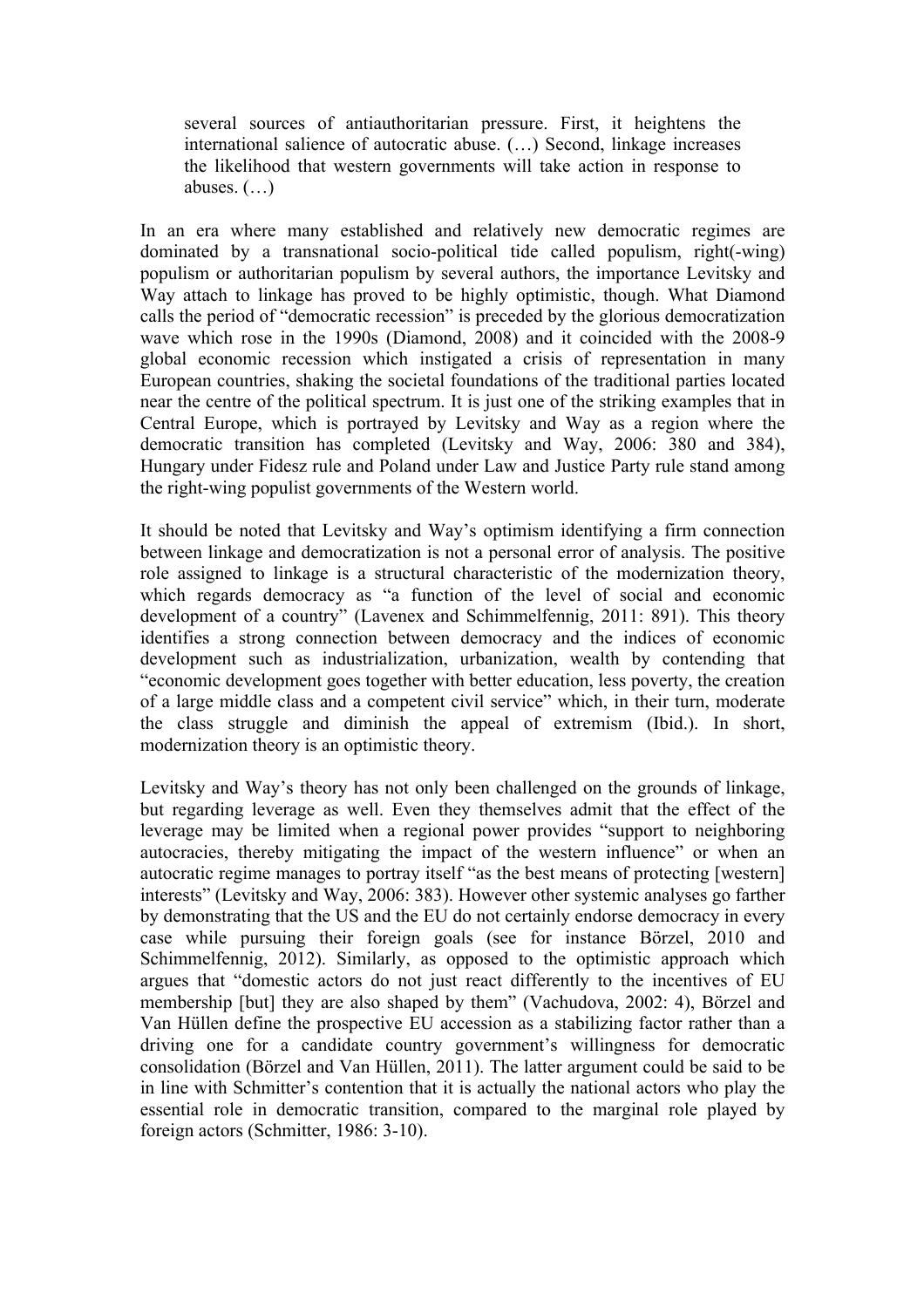## **Turkey's bid for democratization: 1983-2002**

The military coup in 12 September 1980 was followed by a relatively short period of military rule and a civilian government was established following the 6 November 1983 election, held under the supervision of the military. The current governing party, Justice and Development Party (AKP) under R. T. Erdoğan's leadership came to power in November 2002. The reason this paper does not consider any part of the ongoing AKP era within the framework of democratization is that Turkish democracy's trend was upwards between 1983 and 2002 while its direction went downwards between 2003 and 2014, according to V-Dem Institute's liberal democracy index (see Meyersson, 2016a). Freedom House data covering the same period largely confirms the V-Dem Institute's findings (see Meyersson, 2016b). When it comes to the 2015-2019 period, Freedom House defines Turkey as a Partly Free country with a declining trend of freedom points whilst in the 2018 and 2019 reports Turkey has been described as Not Free (Freedom House, 2015, 2016, 2017, 2018 and 2019).

Significant progress in terms of democratization was achieved towards the late-1990s in parallel with the EU accession process gaining pace. EU granted the "candidate country" status to Turkey in December 1999 hence an intensive legislation process for the EU membership started. August 2002 constitutes a milestone in the EU reforms. Death penalty was abolished and broadcasting in languages other than Turkish (namely Kurdish) was allowed.

The AKP came to power in mid-November 2002. The following month during the Copenhagen summit the EU leaders agreed to decide on whether the membership negotiations with Turkey would start or not in the 2004 summit. The two years between December 2002 and December 2004 therefore witnessed an intensive legislation activity in the Turkish parliament in which the main opposition Republican People's Party (CHP) generally took part too. The AKP government cooperated with the EU regarding the Cyprus question too, but this was not welcomed by the CHP. Finally, during the December 2004 Brussels summit, the EU decided to start membership talks with Turkey on 3 October 2005. The year 2005 also marked the first signs of the end of the honeymoon between the EU and the AKP, though. The reform process in Turkey slowed down.

### **Authoritarian shift: 2005-2013**

The legal amendments between 2005 and 2007 paved the way for an authoritarian regime and the sophistication of the state's tools of political violence and oppression. The new Penal Code that was adopted in 2005 included more than 20 articles entailing penalties that are to limit the freedom of expression. The new Criminal Procedure Code that passed same year established the Special Heavy Penal Courts. All the politically motivated cases such as KCK, Ergenekon, Sledgehammer and so on would be dealt with by these courts from 2008 onwards.

Next year a new Anti-Terrorism Law was adopted. That included vague clauses on terrorism such as "committing a crime on behalf of an organization without being a member of it". As put by an HRW report; "The laws (…) offend against international law as they criminalize the legitimate exercise of freedom of opinion, expression, and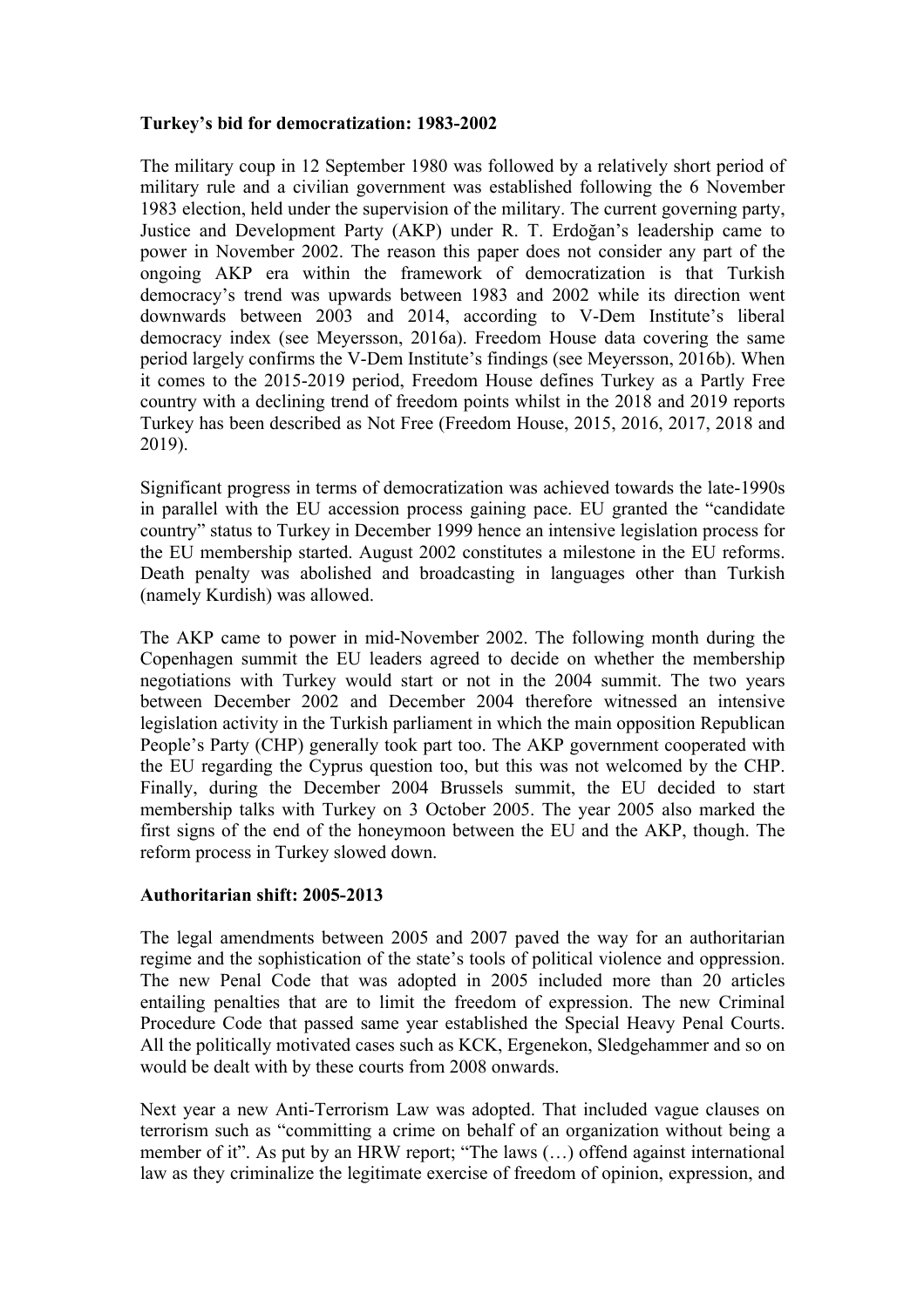assembly. (…) This legal framework makes no distinction between an armed PKK combatant and a civilian demonstrator" (Human Rights Watch, 2010). Last but not to least to mention, a new Law on the Duties and Competences of the Police was adopted in 2007, widening police's competence for recourse to force (including use of lethal force). As a result, the number of people who died as a result of police violence rose from 17 (2007) to 29 (2008) and came out as 29 again in 2009 (Saymaz, 2012). Furthermore, the number of people being detained under the anti-terrorism laws more than doubled in four years (1537 in 2005 and 3361 in 2009) (Sarp, 2014: 514).

On the other hand, harassment of Kurdish politicians began in the lead-up to the 2007 general election and accelerated in late 2009. By June 2010, 151 officials of the pro-Kurdish party were indicted for membership in an organization connected with the PKK (Human Rights Watch, 2010). By September 2012, the number of the Kurdish politicians and activists being detained was nearly 1000 (Rodrik, 2012). By 2012 Turkey was a country holding "more journalists in jail than China and Iran combined" (Ibid.).

Just to cite an example for politically motivated cases based on fabricated evidences, the case about the alleged Sledgehammer coup plot was noteworthy. The coup plans that were allegedly prepared in 2003 proved to "contain references to fonts and other attributes that were first introduced [in mid-2006]" (Ibid.). Moreover, they contained information from later years that could not have been known back in 2002-2003 (Doğan and Rodrik, 2010).

## **Authoritarianism consolidated: From 2013 onwards**

The year 2013 constituted a milestone. A nationwide public rebellion comprising millions of protestors who gathered in almost every city throughout June, known as Gezi Protests, shook the government. However the AKP rule survived. In December prosecutors and police officers who were members of the Gulenist organization, a former ally of the AKP and the main perpetrator of the cases based on fabricated evidences, launched an anti-corruption investigation against the government. The government took certain measures against them, including large-scale purges from the bureaucracy which mounted to the elimination of 150,000 civil servants following Gulenist junta's failed military coup attempt in 2016. All these developments largely destroyed the rule of law in Turkey.

Furthermore, the principle of free and fair elections has been undermined since 2017 because of the biased decisions of the High Electoral Council––especially concerning the 2017 referendum and the 2019 municipal elections––which are not in conformity even with the existing laws and jurisprudence. Another controversial situation is that the former leader and a number of high-level officials of Turkey's third biggest party, the pro-Kurdish Peoples' Democratic Party, are in prison since the end of 2016.

Apart from the V-Dem Institute's and Freedom House's works that have been referred to previously, Reporters Sans Frontieres' press freedom rankings for Turkey after 2013 also demonstrate the widening democratic deficit: Amongst 180 countries Turkey ranked  $154^{\text{th}}$  in 2013-14, 149<sup>th</sup> in 2015, 151<sup>st</sup> in 2016, 155<sup>th</sup> in 2017 and 157<sup>th</sup> in 2018 (RSF, 2019).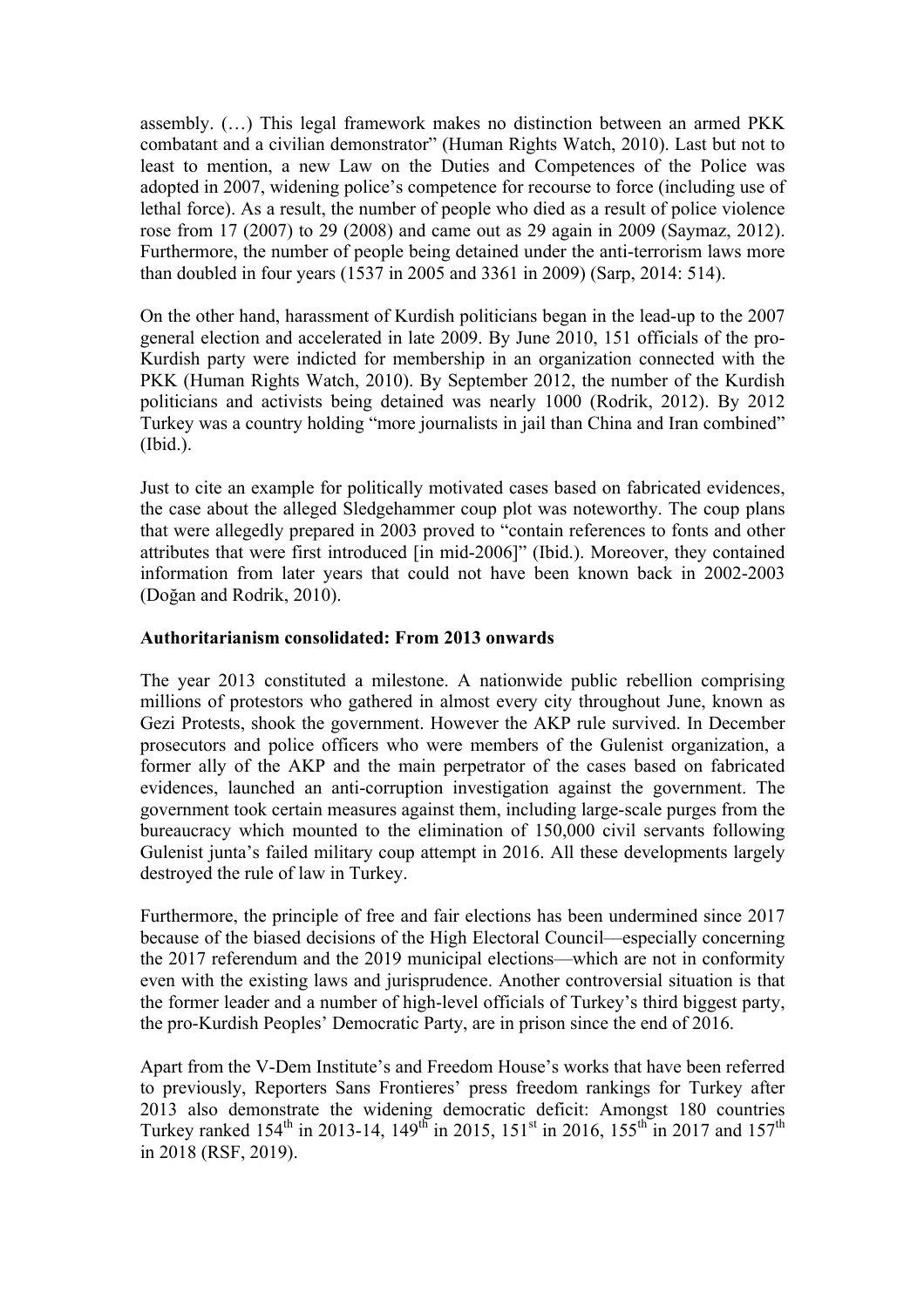## **What has EU done since 2005?**

The membership negotiations between EU and Turkey has always been open-ended since the day they started (3 October 2005). Unlike other candidate states, a roadmap for Turkey's accession which is to include specified dates has never been agreed upon. Paul Kubicek notes that "the envisaged duration of accession negotiations moved any rewards for [Turkish government's] reforms far into the future". Kubicek also points to the negative attitude of the prominent EU leaders and public opinions of EU countries after 2005 (quoted in Lavenex and Schimmelfennig, 2011: 901):

(…) conditions worsened after 2005. Popular disapproval across the EU and the principled opposition of major EU member state governments cast doubt on the EU's commitment; further reforms and the implementation of promises made became more costly for the government (…)

German Chancellor Angela Merkel and French President Nicolas Sarkozy made several statements between 2009 and 2011, stating that they preferred Turkey to have a privileged partnership with EU instead of full membership. European Commission President J. Manuel Barroso (in 2007) and the President of the EU Jean-Claude Juncker (in 2014) affirmed that Turkey would not be fit for membership in a foreseeable future.

EU-Turkey relations rapidly worsened following the failed coup in 2016: In late 2016 the EU foreign ministers decided not to open a new negotiation chapter with Turkey. In late November 2017 some of the financial aids to Turkey regarding accession process have been lifted. In 2018 EU Commission issued the most critical country report for Turkey ever. In June 2018 the European Council noted that Turkey moved further away from the EU (Cop, 2019: 2).

## **Conclusion**

Turkey's linkage to EU has not weakened neither during the decline of the leverage (after 2005) and nor during the large-scale deterioration of the relations (after mid-2016). Vachudova wrote in 2002 that the cost of exclusion (from EU) for Eastern European economies would be severe since "a steady flow of money, expertise and foreign direct investment will be diverted away from states that do not join towards those that do" (Vachudova, 2002: 8). On the other hand Turkey, which moved further away from the EU each year since 2006, has not suffered neither in terms of foreign direct investment (FDI) nor regarding the trade with EU. The FDI in Turkey reached its peak in 2007 and following a sharp decrease in 2009 due to the global crisis, it achieved relatively high amounts in 2011 and 2015 (the net inflow was a record 22 billion USD in 2007 and came out as 18 billion USD in 2015) (World Bank, 2019). Similarly, in 2018 Turkey "was the fifth largest partner for EU exports of goods and the sixth largest partner for EU imports of goods" (Eurostat, 2019).

This paper thus agrees with Kubicek's argument that "the cultivation of civil society" (an important component of linkage) in Turkey "could not compensate for the worsened conditions of leverage [after 2005]". Hence "the change in democratization had mainly do with a variation in the conditions of conditionality" (quoted in Lavenex and Schimmelfennig, 2011: 900-901). In other words, the intensity of Turkey's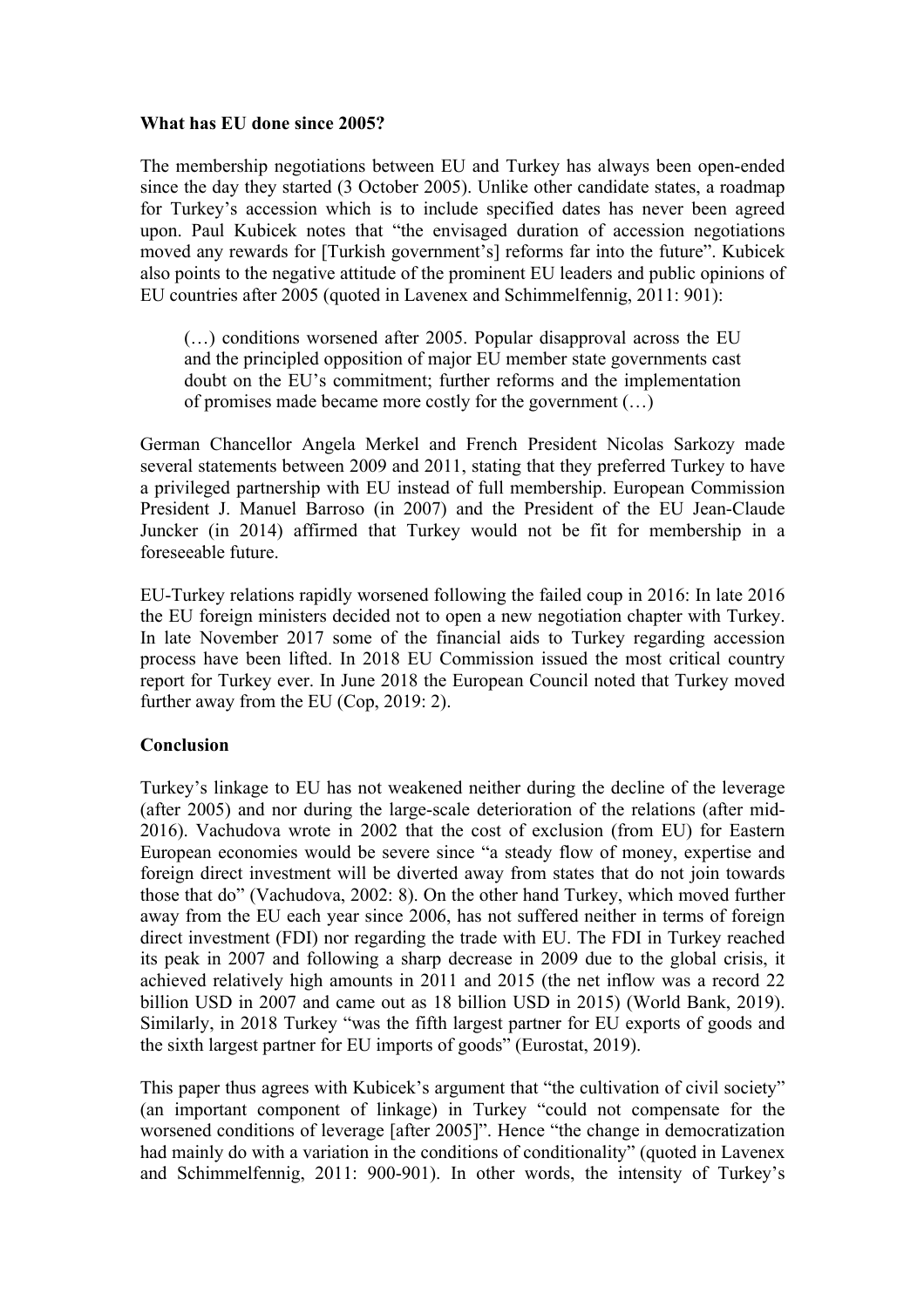linkage to Europe could not compensate the negative effects of the declining leverage over democratization. Levitsky and Way's argument that linkage matters more than leverage (2006 and 2010) does not apply to Turkey. Taking into account the results of the 2019 local elections and the developments in the aftermath, which signal the fall of the authoritarian Erdoğan regime and the hope for a democratic revival, Turkey rather suits Schmitter's contention that domestic actors play the main role in the democratization compared to the marginal role of the foreign actors (1986).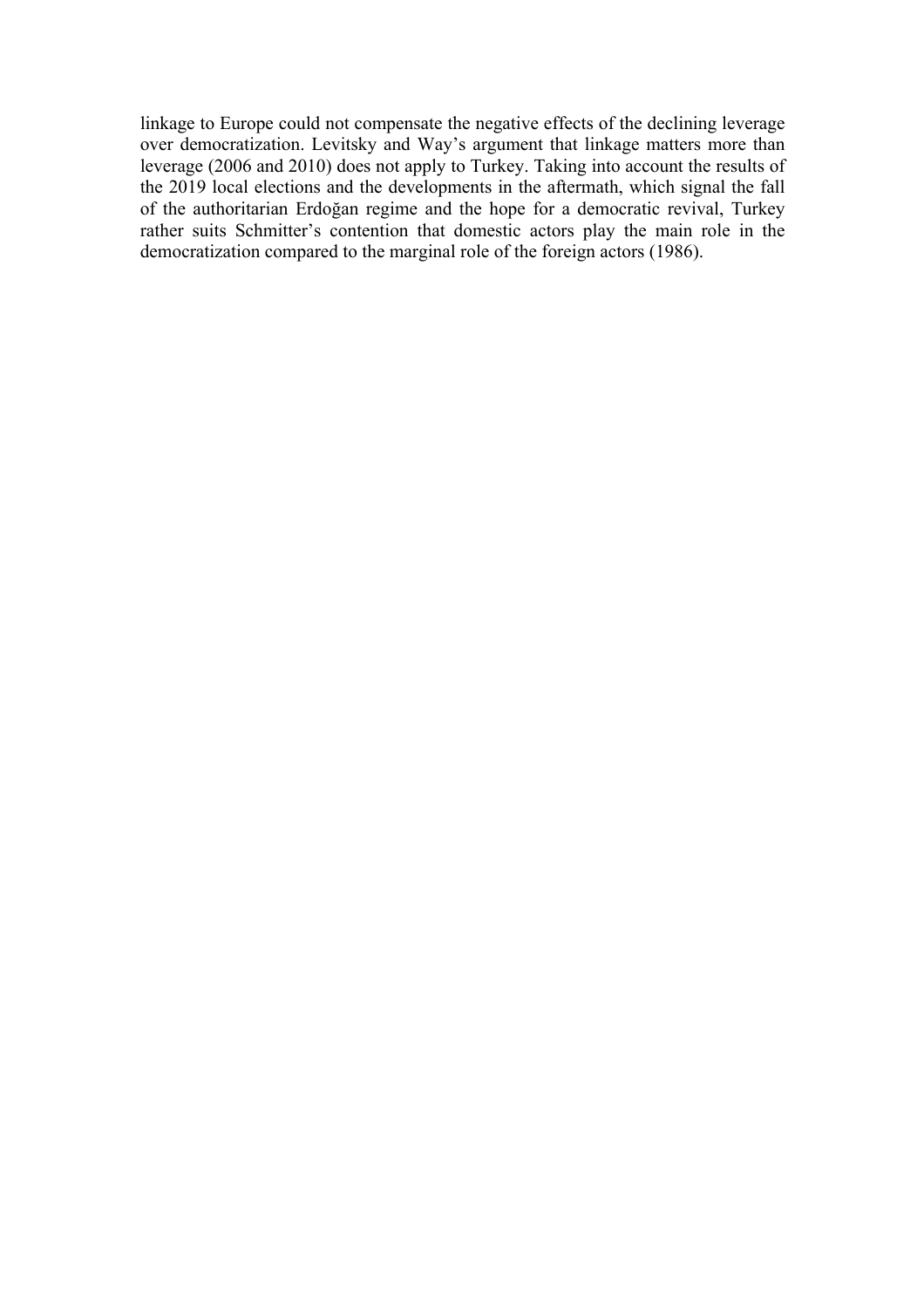## **References**

Börzel, T. A. (2010, February). The Transformative Power of Europe Reloaded. *KFG Working Paper Series No.11, Freie Universitat Berlin*. Retrieved from http://userpage.fu-berlin.de/kfgeu/kfgwp/wpseries/WorkingPaperKFG\_11.pdf

Börzel, T. A. and Van Hüllen, V. (2011, December). Good Governance and Bad Neighbors? The Limits of the Transformative Power of Europe. *KFG Working Paper Series No.35, Freie Universitat Berlin*. Retrieved from http://userpage.fuberlin.de/kfgeu/kfgwp/wpseries/WorkingPaperKFG\_35.pdf

Cop, B. (2019, February 17). AB üyelik süreci için son bir hamle. *Cumhuriyet*, p. 2.

Diamond, L. J. (2008, March 2). The democratic rollback: The resurgence of the predatory state. *Foreign Affairs*. Retrieved from https://www.foreignaffairs.com/articles/2008-03-02/democratic-rollback

Doğan, P. and Rodrik, D. (2010, September 27). A Turkish Tragedy. *The National Interest*. Retrieved from https://nationalinterest.org/commentary/turkish-tragedy-4138

Eurostat (2019, March). Turkey-EU - international trade in goods statistics. Retrieved from https://ec.europa.eu/eurostat/statistics-explained/index.php?title=Turkey-EU\_- \_international\_trade\_in\_goods\_statistics#Both\_exports\_to\_and\_imports\_from\_Turke y\_rose\_between\_2008\_and\_2018

Freedom House (2019). "Freedom in the World" reports for 2015, 2016, 2017, 2018 and 2019. Retrieved from https://freedomhouse.org/

Human Rights Watch (2010, November 1). Protesting as a Terrorist Offense: The Arbitrary Use of Terrorism Laws to Prosecute and Incarcerate Demonstrators in Turkey. Retrieved from https://www.hrw.org/report/2010/11/01/protesting-terroristoffense/arbitrary-use-terrorism-laws-prosecute-and

Lavenex, S. and Schimmelfennig, F. (2011). EU democracy promotion in the neighbourhood: from leverage to governance? *Democratization*, 18(4), 885-909.

Levitsky, S. and Way, L. A. (2006). Linkage versus Leverage. Rethinking the International Dimension of Regime Change. *Comparative Politics*, 38(4), 379-400.

\_\_\_\_\_\_\_\_\_ (2010). *Competitive authoritarianism: Hybrid regimes after the Cold War*. New York: Cambridge University Press.

Meyersson, E. (2016, October 4). The Reversal of (What Little) Liberal Democracy (There Ever Was) in Turkey. Retrieved from https://erikmeyersson.com/2016/10/04/the-reversal-of-what-little-liberal-democracythere-ever-was-in-turkey/

(2016, October 6). A few comments on democracy indices and Turkey. Retrieved from https://erikmeyersson.com/2016/10/06/a-few-comments-ondemocracy-indices-and-turkey/